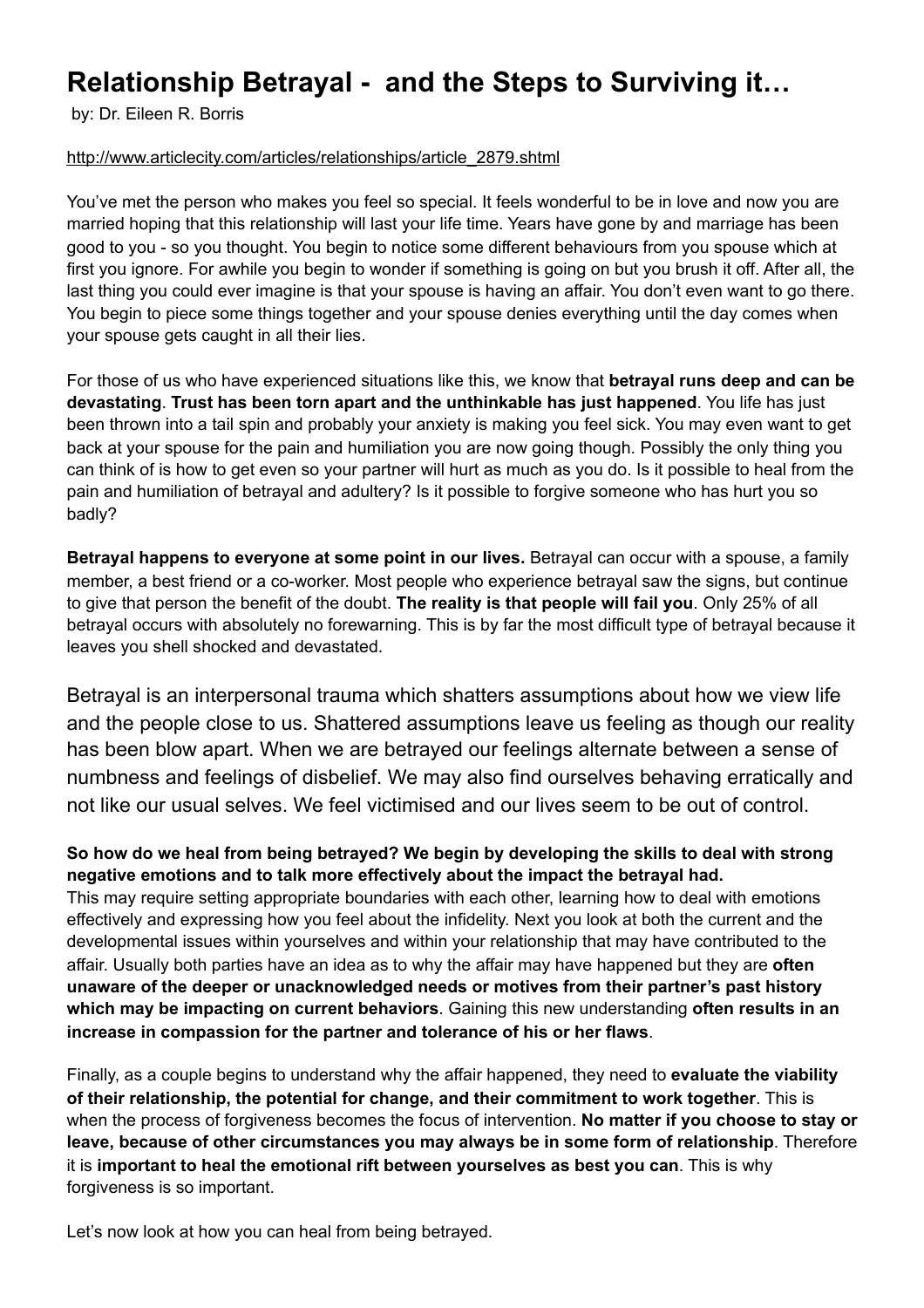## **Step 1: Face Your Feelings**

While every situation is unique there are certain things that we can do to lessen the pain. Once the betrayal is revealed an emotional roller coaster ride begins. You more than likely will get swept up in an emotional whirlwind of anger, fear and a sense of loss. Realize that you are not going crazy. Others have experienced the same pain and confusion and have survived. Remember that you are not alone. I want to assure you that what you are experiencing is a normal and an appropriate response to an acutely traumatizing experience. You're reeling not only from the loss of the integrity of your relationship, but also from the loss of an illusion – that you're special to your partner, and that the intimacy you thought you shared with that person would last forever. In the face of such shattering news, it would be strange if you didn't feel lost. This may seem paradoxical but once we acknowledge and walk through our pain, only then does the pain begin to dissipate. This is where a counselor can really help. Talking to someone who listens to you and can be supportive in a healthy way can help you sort out what needs to happen.

# **Step 2: Gain control of you Emotions**

As you try to unscramble what has happened to you, both your thoughts and actions may spin out of control. You're likely to become more obsessive, dwelling on your partner's lies, the details of the betrayal and the events that led to it. You may become more compulsive at work and other things you do, pushing harder and more frenetically to diffuse your anxiety. These distractions may serve as a temporary antidote to feelings of anxiety or emptiness, but if you want to put yourself back together, you need to slow down, confront your pain, figure out why the affair happened, and decide what you want to do about it. Instead of hanging on to the "story" of your betrayal, give yourself permission to heal. Look beneath your emotional reactions and ask yourself, what are my emotions really telling me? What needs to change and what can I do to take those necessary steps. You can not change what has happened to you but you do need to take responsibility for how you are handling the situation now.

# **Step 3: Ask yourself "Should I stay or Leave?"**

Once the betrayal is out in the open, you will need to decide whether to work on rebuilding your relationship or end it. You will need to confront your ambivalence about whether to stay or leave the relationship. Which ever route you take, you need to chose it deliberately and not act on your feelings alone. Feelings, no matter how intense, are based on assumptions that are often highly subjective and may prove to be unrealistic, not useful or untrue. What feels right to you now you may later regret as an impulsive and unprocessed response that can't be easily reversed. By exploring your options, you will be able to make a thoughtful decision based on your circumstances and needs. "What can I expect from love?" "Should I trust my feelings?" "How can I tell if my partner is right for me?" These are just some of the questions to be asking yourself. A counselor can help you sort out your answers.

Two of your options will take you down a dead end. The first option is to stay together and never address why the betrayal happened or work to assure that it will never happen again. This is a ticket to disaster, creating a larger gulf between you leading to a life of quiet desperation.

The second option is for you to stay together, with at least one of you continuing to be unfaithful, only to have the other continually fighting depression and building up enormous rage. Needless to say this is a very unhealthy option built on a lot of dysfunction and clearly indicating a lack of self-love. In all my experience as a therapist working with couples, I have never known a prolonged affair to do anything but undermine a couple's efforts to seriously address the intimacy defects in their relationship.

This leaves only two viable alternatives. One is the decision to accept what has just happened and make a commitment to work on improving your relationship. The blind spot here is for the hurt partner to go in denial about the relationship because of an unwarranted attachment to the spouse that makes you want to stay together, no matter how dysfunctional the relationship is. What the betrayed person falls to see is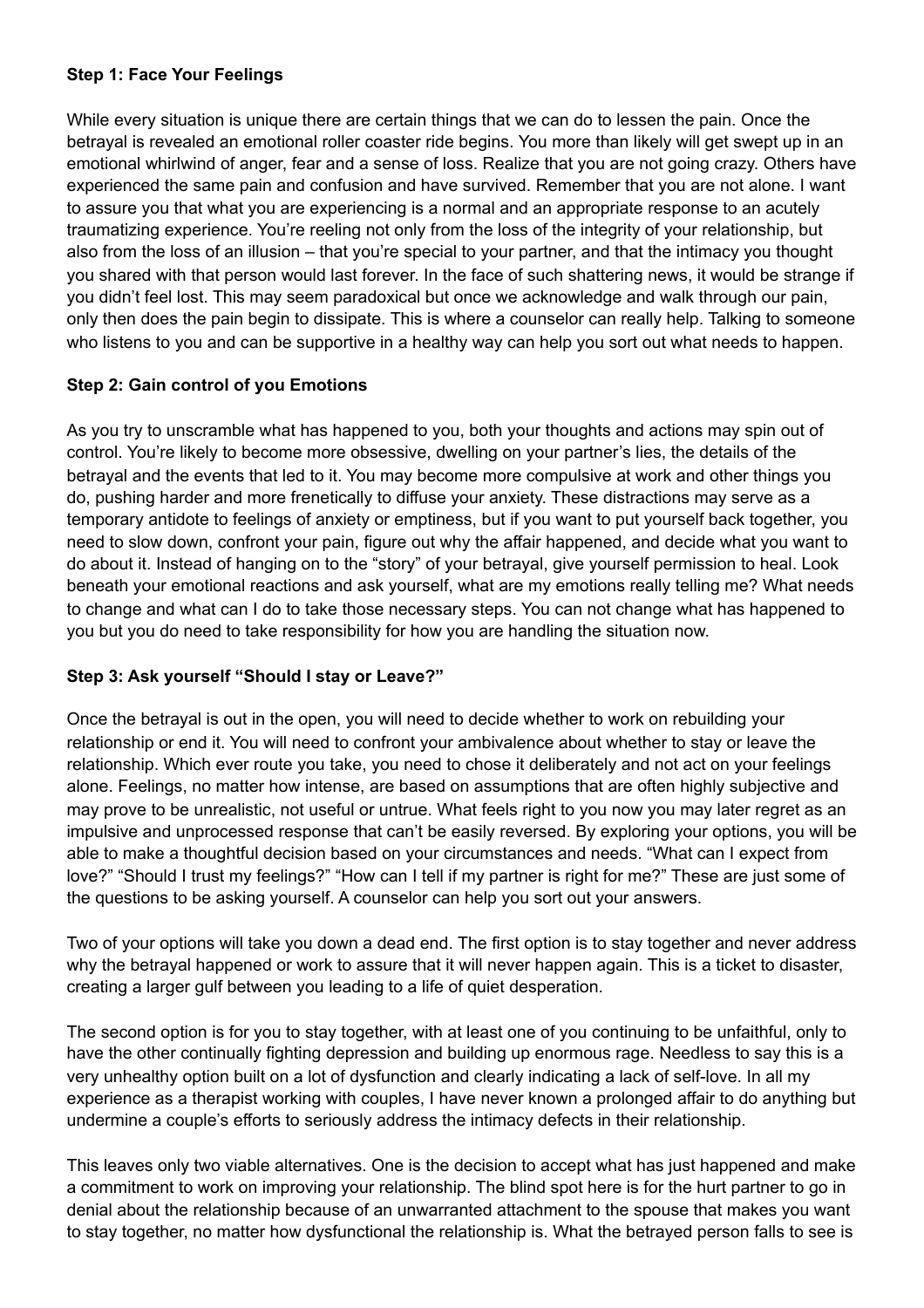how unloving your partner has been toward you, how poorly you continue to be treated, and how nothing you do will change this.

The other alternative is to say goodbye and begin building separate lives. The danger for the unfaithful partner is that you may be drawn blindly to your lover and insist on being with this person no matter what. We may call it romantic love but in actuality it is an intense but unwarranted attachment that the unfaithful partner may feel towards their new lover. Unfortunately this kind of attachment is likely to make the unfaithful partner leave their spouse no matter how satisfying your life had been together.

## **Step 4: Learn from the Affair**

So often we blame our partner for what goes wrong and fail to see the link between our personal, lifelong conflicts and the conflicts in our relationship – between the damage we carry within ourselves and the damage we experience as a couple. In attempting to assign responsibility for the infidelity, hurt partners tend to think, "You were screwing around with someone else. Don't blame me." Unfaithful partners tend to think, "You weren't there for me; you drove me away." Both of you are likely to insist on your own, perhaps self-serving, certainly contradictory and often oversimplified versions of the same conflict.

Instead of blaming yourself for your partners' betrayal, appreciate your worth, know you are enough just as you are, and recognize that the betrayal had little to do with you. On the flip side, if you're stuck in a cycle of intense anger and blame towards your partner, you need to decide if you can start to let go and rebuild your relationship, or if it's time to walk away and move on. To help you decide whether to stay or go, it is helpful to understand the origins of the betrayal. Most people who cheat and/or betray in some other way suffer from low self-esteem. They may have a high need for acceptance and approval. If your partner fits this description, you need to decide if you can deal with and heal from the betrayal or if you need to leave your partner in order to recover. Either way, it's essential to stop taking the betrayal personally. Instead, free yourself from the blame game, live in the present, and move forward with productive, positive thoughts.

#### **Step 5: Restore Trust**

One of the most devastating aspects of betrayal is the break down of trust. Once trust is broken it can be very difficult to rebuild it and it must be earned back. To restore trust actions speak louder than words. Feeling safe becomes paramount here. If the person who has been betrayed can not feel safe, trust can not be built. The betrayer needs to demonstrate with concrete actions that "I'm committed to you. You are safe with me." The person who has been hurt needs to open up to the possibility of trusting again and reinforce the efforts of the other person. You can't punish nor be cold and distant forever, or our partner will give up trying to reconnect. You need to tell your partner what you need to give this person a way back into your life.

When I speak of trust I am not only referring to the belief that your partner will remain faithful to you. I am also talking about the trust essential to you both, that if you venture back into the relationship, your partner will address your grievances and not leave you regretting your decision to recommit.

While it's easy to fall into the betrayal trap of massive mistrust towards your partner moving forward, be aware that projecting your fears will not help you heal. If you plan to stay with your partner, you'll need to focus on rebuilding trust. If you can't forgive, then don't waste time staying in the relationship and trying to make your partner pay for their past transgressions. Instead, give yourself the opportunity to pick up the pieces and start again. Start by learning to trust yourself and your life choices. Instead of focusing on your ex and the betrayal (not to mention past relationship disappointments that may be adding up to a mistrust in yourself right about now), think about all the amazing people in your life who you can trust, including yourself. Make a list of ten fantastic choices and decisions you've made in the last few years. Reflect on the people who have kept your confidences, honored their word, and stuck by your side.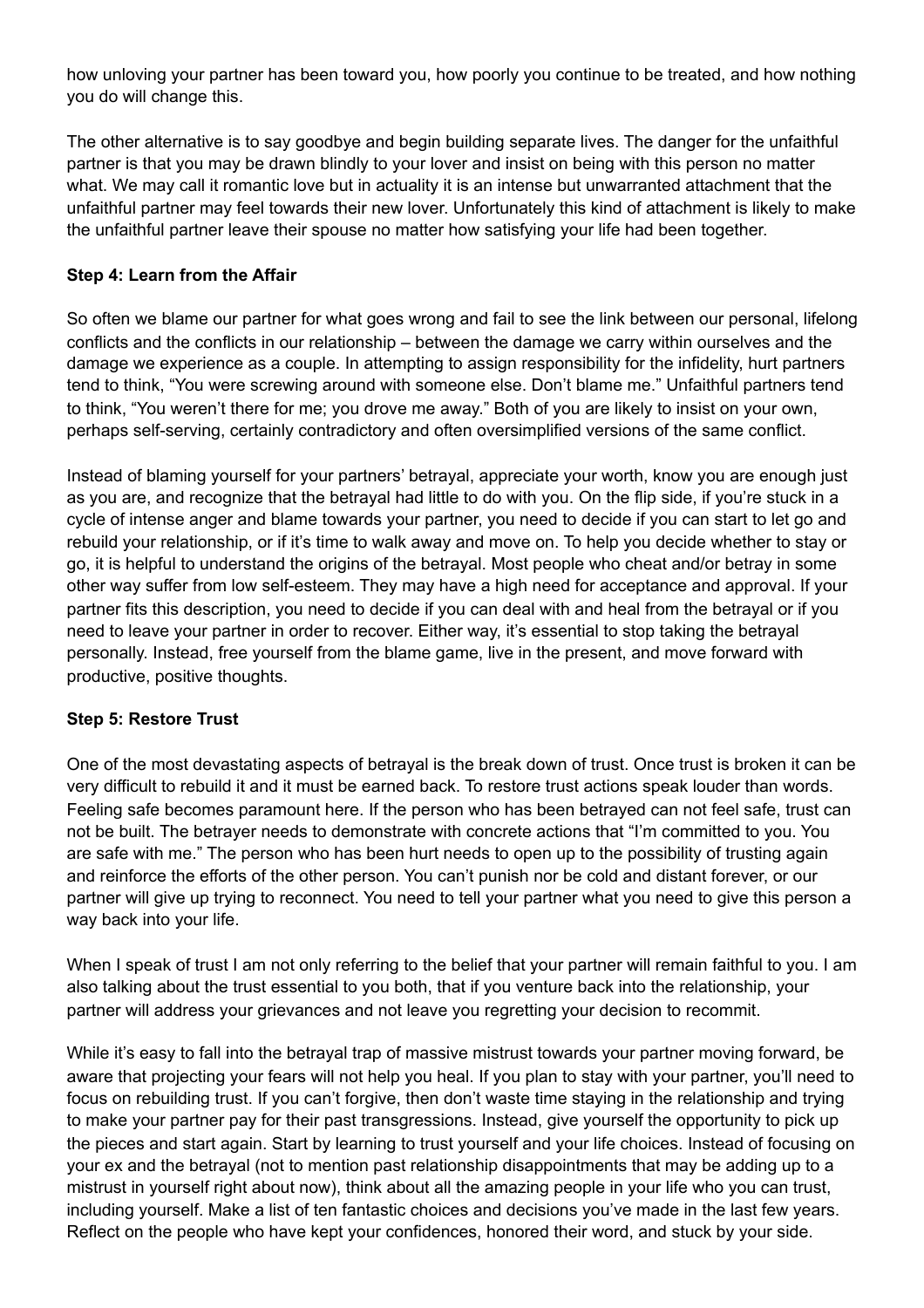Soon, you'll be slaying the beast of betrayal and going from victim to victor. Plus, by slowly and steadily rebuilding trust with your partner (or simply with yourself if you leave the relationship), you're better able to let go of fear, doubt, and insecurity.

The process of restoring trust can take a lifetime, but this doesn't mean you will have to struggle with trust issues on a daily basis. Your relationship is likely to feel fragile and tentative for several years after the affair is revealed, but during that time you can expect to experience many reassuring, joyous moments as well. Trust is delicate and can only be earned over time through commitment and continued effort. With trust comes the knowledge that "I can give myself to you knowing that you won't harm me – that you'll support me in what matters to me. I can open myself up to love you because I feel safe with you and valued by you.

## **Step 6: Find Forgiveness**

Forgiveness is considered the highest form of love that we are capable of giving. If this is true it is no wonder that we have such a hard time forgiving someone who has betrayed us and even in forgiving ourselves. To aid us in learning how to forgive it is helpful to understand what forgiveness means and what it's not. Forgiveness is a voluntary act in which you make a decision to see a situation differently. Forgiveness helps us change the way we think so instead of seeing a situation through the lens of anger, guilt or fear we see it through the eyes of compassion and understanding. Instead of getting stuck in your own emotional baggage you can now see the situation differently with greater wisdom and understanding. That's forgiveness.

I like to think of forgiveness as the science of the heart, a discipline of discovering all the ways of being that will extend your love to the world and discarding all the ways that do not. It is the accomplishment of mastery over a wound. Forgiveness is a process through which an injured person first fights off, then embraces, then conquers a situation that has nearly destroyed him or her. On a deeper level forgiveness is about changing the way we think which includes embracing our humanity and spiritual nature and the humanity and spiritual nature of all human beings.

Forgiveness is not about pardoning. It is about our inner emotional release. Forgiveness is not condoning. We do not have to accept someone else's behavior in order to forgive. Forgiveness is not reconciliation. We can forgive someone, but it does not mean we have to reconcile. On a very practical level forgiveness is about lessening your own emotional burdens and healing the pain of your heart. Forgiveness is not about letting someone off the hook. It is about your own inner healing.

It takes a generous spirit to understand that people do not always hurt us because they choose to. Oftentimes, they have no more control over their actions than we, their victims, do. Only from our wisdom and compassion can we recognise that when people harm us, it is their weaknesses that compel them to act. People who attack us act out of fear to protect themselves. Fear drives us into a hard shell. It shuts the door on our capacity to understand, empathise, and love, while allowing distrust and enmity to guard against being touched from the outside world. To compensate for this perception, we often harden ourselves so that others cannot gain access to our inner selves or discover our shortcomings.

Forgiveness is a process that happens over time. Before we can truly forgive, we need to realise that forgiveness is about our inner healing and not necessarily about behavioral change. Until we totally understand that we may needlessly deal with resistance about forgiving someone. We heal by remembering, by brining back into our awareness everything we have kept hidden from ourselves. It takes time to bring these pieces together. This process begins by telling our story and validating our feelings and experiences. Only after time and being in a safe environment can we allow ourselves to feel and express our strong emotions and to explore the issues concerning our pain and circumstances. As we become more aware and accepting of all our emotions as valid messengers about our interaction in the world, we begin our healing. If we are holding onto something, we need to recognise that, despite